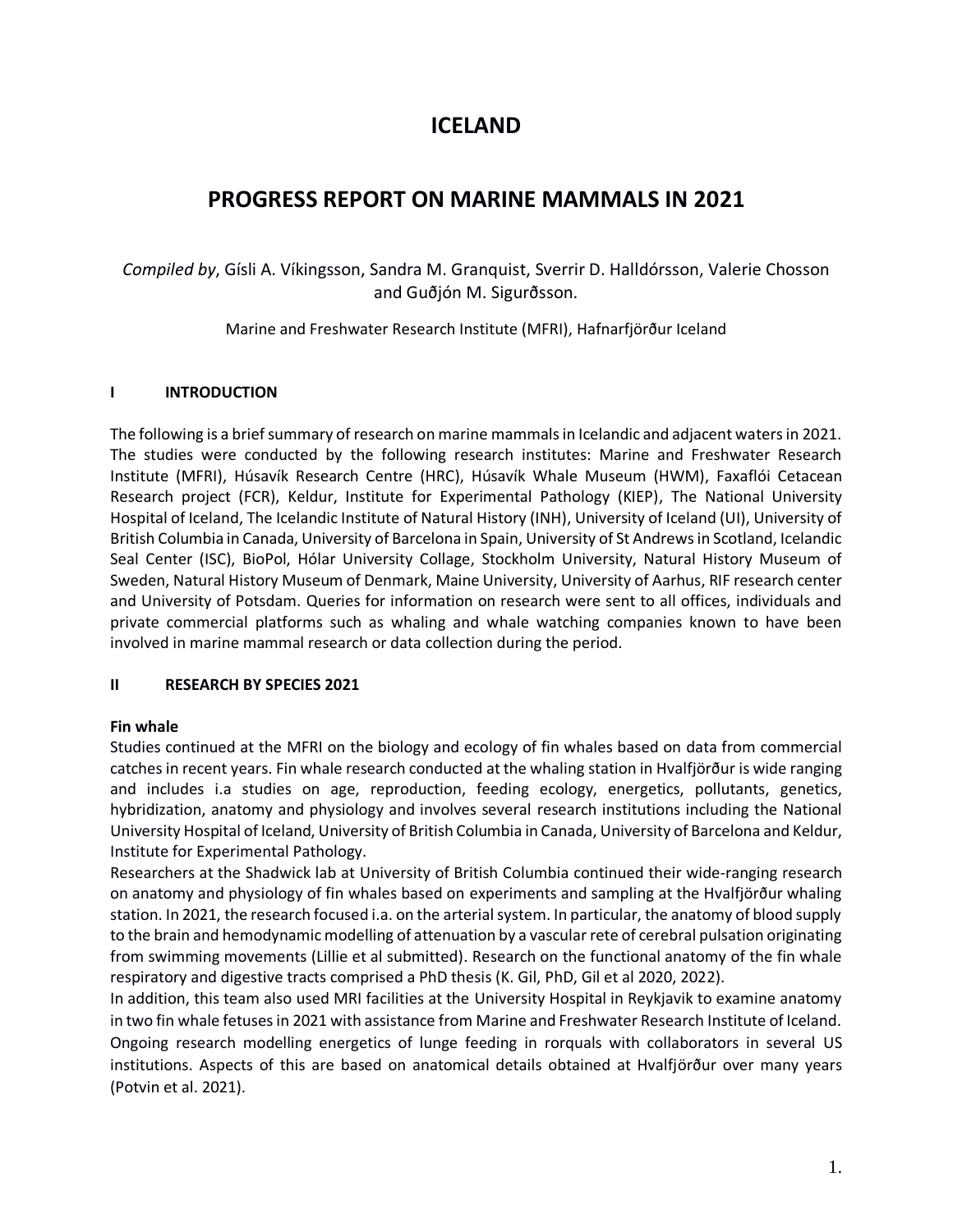The first analysis of synthetic particles (including microplastics) ingested by fin whales off Western Iceland was published in 2021 (Garcia-Garin et al. 2021).

Investigation on the applicability of CpG methylation frequency for age determination of fin whales from skin samples was conducted on known-age individuals caught off Iceland (Garcia-Vernet et al. 2021).

## **Common minke whale**

Genetic analyses have been completed for all common minke whale samples received until the end of 2020. The dataset now encompasses 737 specimens from Iceland typed at 16 microsatellites and the mitochondrial control region. These data have been analysed regarding affinity of Icelandic minke whales to other regions of the North Atlantic in an IWC context, i.e., 2014 for the Icelandic RMP implementation review and 2018 for the Greenlandic AWMP implementation review. Microsatellite data are currently used to infer Parent-Offspring (PO) pairs which will inform about regional and ocean-wide movements. Collaboration between the MFRI and the University of Potsdam on common minke whale genetic research is ongoing. Genetic analyses have been completed for all minke whale samples received until end of 2019. Population genetics analyses across the entire North Atlantic were performed, including samples from Iceland, Greenland, Canada, Norway, and the North Sea, to be finalized in 2022. Microsatellite data were used to infer Parent-Offspring (PO) pairs which informed about regional and ocean-wide movements. Final analyses are to be performed in 2022.

New nuclear Single Nucleotide Polymorphisms (SNPs) have been developed using the ddRAD protocol. Further SNPs are currently developed by Whole Genome Resequencing of a representative set of minke whales. These SNPs will form the basis for the development of an informative minke whale SNP panel for population structure assessment across the entire North Atlantic.

## **Blue whale**

The HRC in Húsavík continued their long-term photo-identification and sightings studies of blue whales in Skjálfandi bay. Continued analysis of hybrids between blue and fin whales has revealed the first known record of 2nd generation hybrid (Pampoulie et al. 2021).

## **Humpback whale**

Humpback whales were the primary species of a whale observation effort during ecosystem surveys focused on capelin in 2021. The MFRI's long-term tagging program continued in 2021. The MFRI continued their photo-identification studies and the development of the national

humpback whale photo-id database (ISMN Catalog ): [https://www.hafogvatn.is/en/research/whale](https://www.hafogvatn.is/en/research/whale-research/whale-photo-id)[research/whale-photo-id.](https://www.hafogvatn.is/en/research/whale-research/whale-photo-id)

The ISMN catalogue records over 1538 unique individuals seen in Icelandic waters with more than 8000 sightings recorded, as well as an additional 1050 individuals from partner´s catalogues

(Guadeloupe (443), Norway (320), Azores (67), Irish (70), Scotland (5) Capo verde (51), Bermuda/Samana Bay (59) and Greenland (30)). The ISMN catalogue includes 69 individuals seen

around the world and at least once in Iceland.

A special effort has been made in comparing the ISMN Catalogue to the NAHW Catalogue (North Atlantic Humpback whale).

The HRC in Húsavík continued their long-term photo-identification and sightings studies of humpback whales in Skjálfandi bay.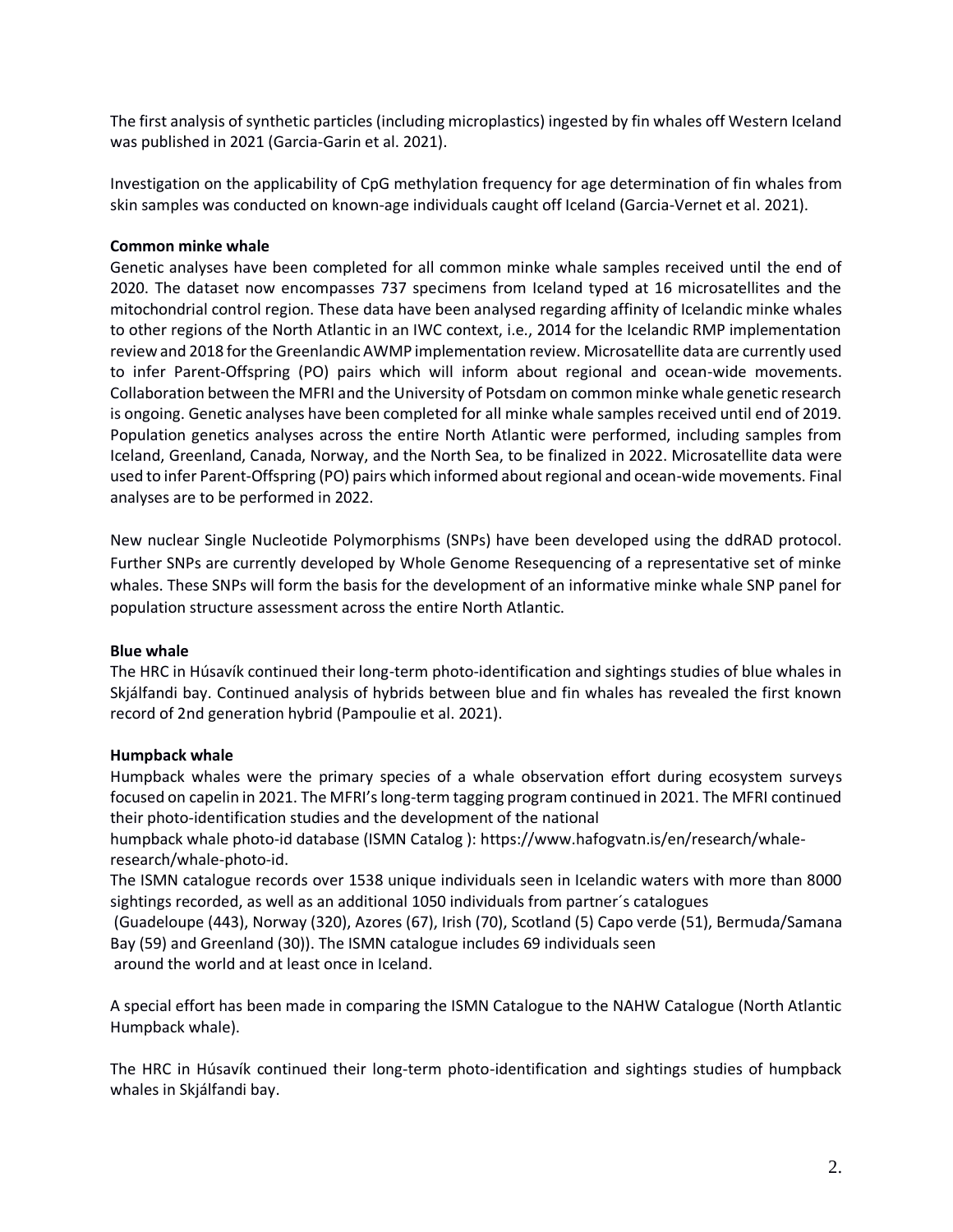A research project on the life-history strategy of humpback whales in the sub-arctic waters around Iceland during the winter in comparison to other seasons continued in 2021. This study is done in collaboration between UI, MFRI, the University of St Andrews, Scotland and University of Barcelona, Spain. The biopsy samples are used in a variety of studies including feeding ecology (stable isotopes/fatty acids), stock structure (DNA) and seasonality in reproduction (hormones). The project also involves i.a. tagging, photoidentification and behavioural observations. This study is ongoing until 2022.

The UI in Vestmannaeyjar started studies during the wintertime with humpback whales including photoidentification mainly from land, many of which are contributed by citizen scientists, and sound recordings. Research in the summer of 2021 also included tagging with Dtags in order to understand the behaviour of humpback whales in the area.

## **Killer whale**

In 2021, the UI and the Icelandic Orca Project conducted a field season in Vestmannaeyjar during June, July and August, continuing the long-term project on killer whales started in 2008. The current focus of the project is to investigate dietary specialization on killer whales, to observe interspecific interactions with pilot whales and to investigate the acoustic behaviour of killer whales. Tagging with Dtags was also conducted during the summer field season as well as playback experiments of pilot whale sounds to killer whales to investigate their interspecific interactions. Land-based observations also allowed for broader monitoring of variations in the occurrence of killer whales and other cetaceans in the local marine ecosystem.

In January 2014, year-round systematic data collection on killer whales via photo identification in the waters off the Snæfellsnes peninsula started, with the primary aim of recognizing individual killer whales and documenting their associations and behaviour. This will potentially aid in identifying critical habitat or important feeding grounds, feeding behaviour, prey types, natural mortality and behavioural patterns of the Icelandic killer whale population. The project is the collaboration of West Iceland Nature Research Centre, Láki Tours and Orca Guardians.

# **Northern bottlenose whale**

Continued research on northern bottlenose whales by UI in Vestmannaeyjar this year included deployments of mono and stereo acoustic recorders in deep waters off the east and northeast of Iceland to study acoustic occurrence and movement directions, and photographic analyses for understanding individual movement, group compositions, and age-sex distributions. A joint PhD project was instigated by UI and University of St Andrews on the acoustic behaviour of bottlenose whales from stationary recorders and acoustic tags as well as a Master's project on long-term dive behaviour inferred from SPLASH satellite tags

# **Long-finned pilot whale**

A comprehensive research project on pilot whales that started in 2019 continued compiling photoidentifications, studying their behaviour in Vestmannaeyjar during interactions with killer whales and investigating the ecology of pilot whales through stable isotopes of carbon and nitrogen. The project aims to gather knowledge on this species in Iceland, such as understanding its occurrence in Icelandic coastal waters, the prey targeted by the species and whether that has changed in recent times. The project is conducted by UI in collaboration with MFRI.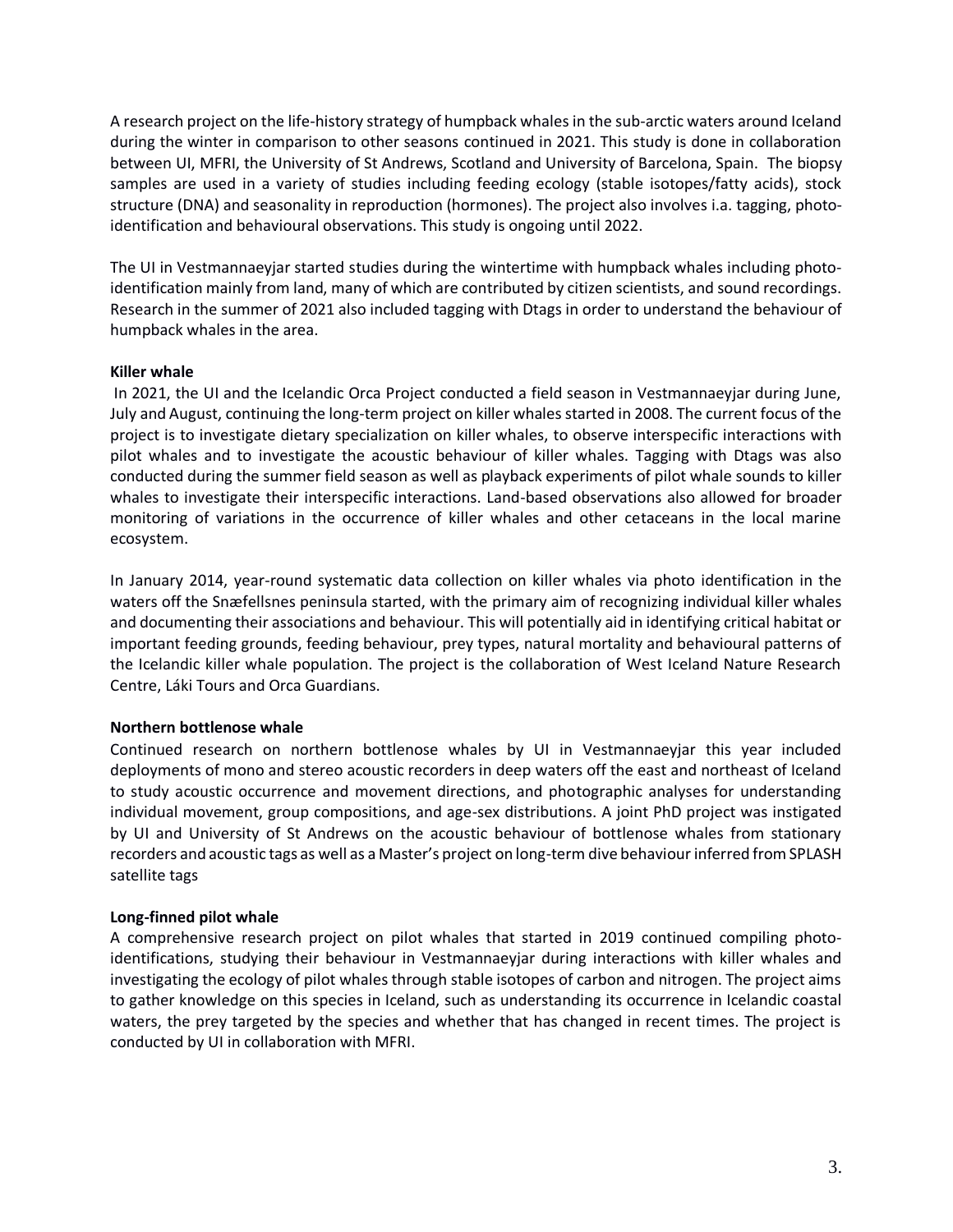#### **White-beaked dolphins**

The HRC in Húsavík continued their long-term photo-identification and sightings studies of white-beaked dolphins in Skjálfandi bay. C-PODS were deployed in Skjálfandi Bay for detection of white-beaked dolphins. Samples of white-beaked dolphins from stranded or bycaught individuals from the MFRI tissue bank collected from the 1980s until the present were analysed for stable isotopes of nitrogen and carbon to investigate their trophic ecology, as part of a study to investigate the diet composition of killer whales undertaken by UI and MFRI.

#### **Harbour porpoise**

Collaboration between the MFRI and the University of Potsdam on harbour porpoise genetic research is ongoing (Lah et al. 2016). Genetic data for the entire set of Icelandic harbour porpoise samples (2109 specimens typed at 13 microsatellites, one sex-determining locus, and the mitochondrial control region) were analysed regarding affinity of Icelandic porpoises to other regions of the North Atlantic as well as with regard to population structure within Iceland. Towards the latter, microsatellite data were used to infer Parent-Offspring (PO) pairs which informed about local movements. PO pair inferences were further used to obtain estimates of population size/abundance. These estimates are currently updated.

New analyses on nuclear Single Nucleotide Polymorphisms (SNPs) have been performed on 150 harbour porpoise specimens from the North Atlantic, including 12 specimens from Iceland. These analyses yielded 26,320 informative SNPs which were used for population structure assessment across the entire North Atlantic. A manuscript draft has been completed in 2021, to be submitted in early 2022.

Whole Genome Resequencing was completed for 9 harbour porpoises and is currently performed on a further 65 specimens in early 2022, including specimens from Iceland, Canada, Norway and the North and Baltic Sea.

Efforts to estimate bycatch of harbour porpoises in fisheries continued at the MFRI.

Acoustic porpoise deterrents (pingers) were tested for the first time in the Icelandic cod gillnet fishery in April of 2017, but their use showed no reduction in porpoise bycatch, as 7 porpoises got caught in nets with pingers, while 5 porpoises got caught in control nets nearby. Another type of porpoise deterrents (PALs) were tested in the cod gillnet fishery in April of 2018 and like the pingers, showed no reduction in porpoise bycatch as 12 porpoises were caught in nets with the devices, while 11 porpoises got caught in the control nets. A pinger with a different signal was tested in 2019, but no porpoises were caught. Further trials with that pinger in 2020 were successful. The device was tested over two weeks, where over 3000 50m nets were hauled. Half of the net sets were equipped with the devices, while the other half acted as control. A total of 15 marine mammals were caught in the trial, 14 harbour porpoises and one harbour seal. Significant difference in the number of harbour porpoises was observed between the two treatments  $(t = 3.78, p = 0.00017)$ , as all 14 of the harbour porpoises were caught in the control sets, while none were caught in the PAL equipped sets. The single harbour seal bycaught was caught in a PAL equipped set. These results suggest that this configuration of the PAL might be effective in reducing harbour porpoise bycatch in Icelandic waters.

Samples of harbour porpoises from stranded or bycaught individuals from the MFRI tissue bank collected from the 1990s until the present were analysed for stable isotopes of nitrogen and carbon to investigate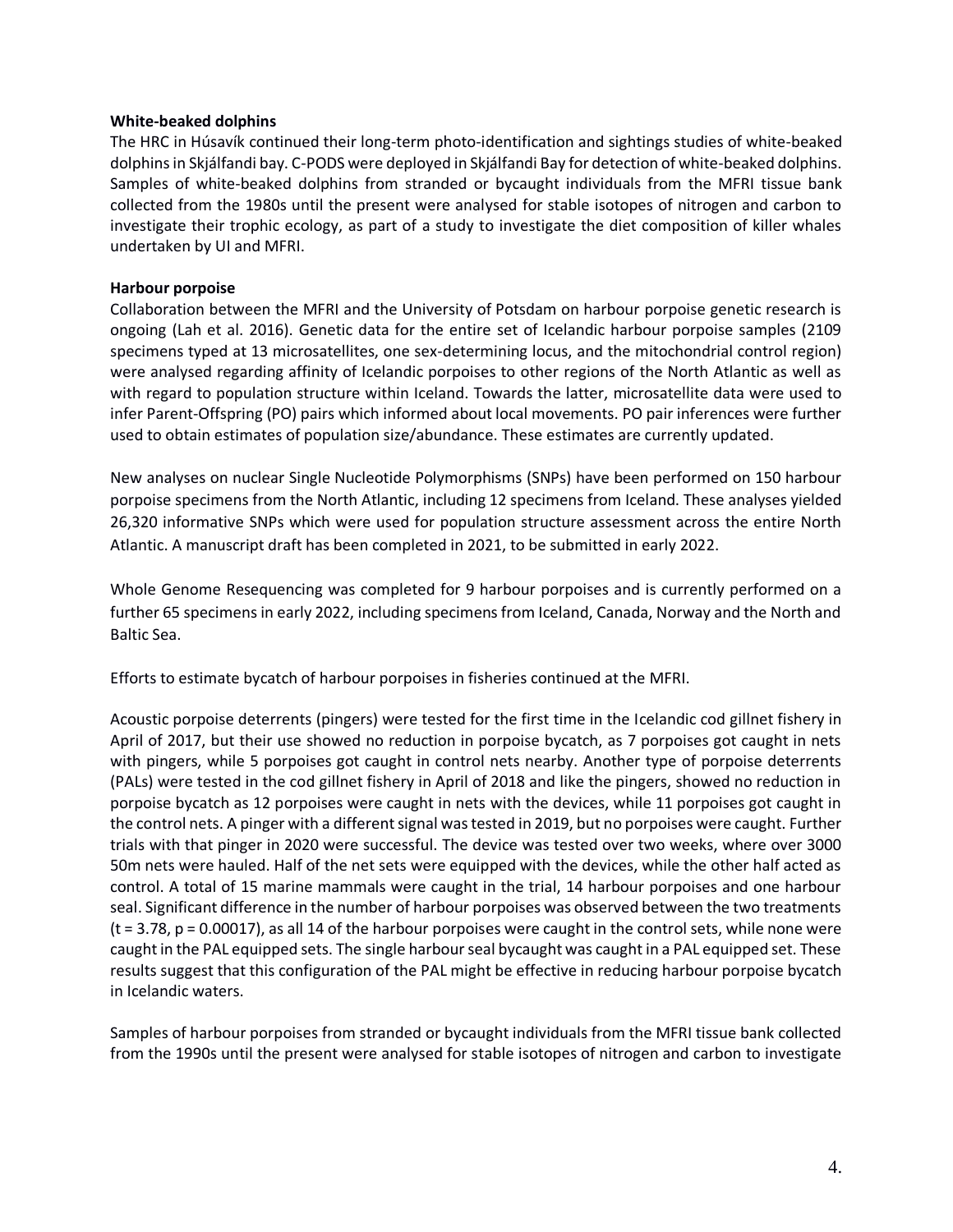the trophic ecology of harbour porpoises, as part of a study to investigate the diet composition of killer whales undertaken by UI and MFRI.

## **Other (multi) cetacean species**

A total of 43 stranding events of cetacean was recorded by the MFRI in 2021 including a single mass stranding of long-finned pilot whales (60 animals) and nine single strandings of sperm whales.

The HÍ Research Centre in Húsavík continued long-term photo-id studies in Skjálfandi bay and initiated a new PhD project using drones to estimate body condition of cetaceans in the bay.

Research on ecological niche partitioning between baleen whales in Icelandic waters was published in 2021. This is a part of a collaborative research between the University of Barcelona and the MFRI, using stable isotope analyses of three elements, nitrogen, carbon and sulfur (Garcia-Vernet et al. 2021).

## **Harbour seals**

A new harbour seal census was conducted by MFRI and ISC during the moulting period of 2020 and the results were published in 2021 (Granquist, 2021a). In total, 4,559 harbour seals were observed, which after correction factors had been applied resulted in an estimated population size of 10,319 (CI 95%= 6.733‐ 13.906).

Efforts are taken by MFRI and ISC to improve knowledge on population demographics and factors contributing to mortality and/or affecting the status of the population. Research on timing of pupping period and monitoring of local pup production at important sites was initiated in 2009 and analysis and manuscript preparation continued during 2021. A new project was initiated in 2018, where haul-out behaviour was monitored by using camera traps and analysis continued during 2021. The results from the project will increase knowledge on factors affecting haul-out behaviour and will assist in improving census design.

Harbour seal diet and interactions with the fishing industry has been studied at MRFI in cooperation with ISC since 2008. Currently, dietary studies using stable isotopes and fatty acids is ongoing and data analysis was carried out during 2021.

Efforts to estimate bycatch of harbour seals in fisheries and research on mitigation methods continued (see harbour porpoise above).

A study on the effect of land- and boat-based tourism on the spatial and behavioural haul-out patterns of harbour seals was initiated by ISC and MFRI in 2008 and continued during 2021. The study includes interdisciplinary and international cooperation with researchers from Hólar University Collage, University of Iceland and Griffith University in Australia. The interdisciplinary research focus on research on best practice, management of seal watching and development of an ethical framework. Results were published in two papers during 2021 (Aquino et al. 2021; Chauvat et al. 2021).

A study conducted in co-operation between MFRI, ISC, UI and University of Aarhus, Denmark on vocalisations and behaviour of male Icelandic harbour seals during the mating season continued during the year and a manuscript was published (Rössel et al. 2021).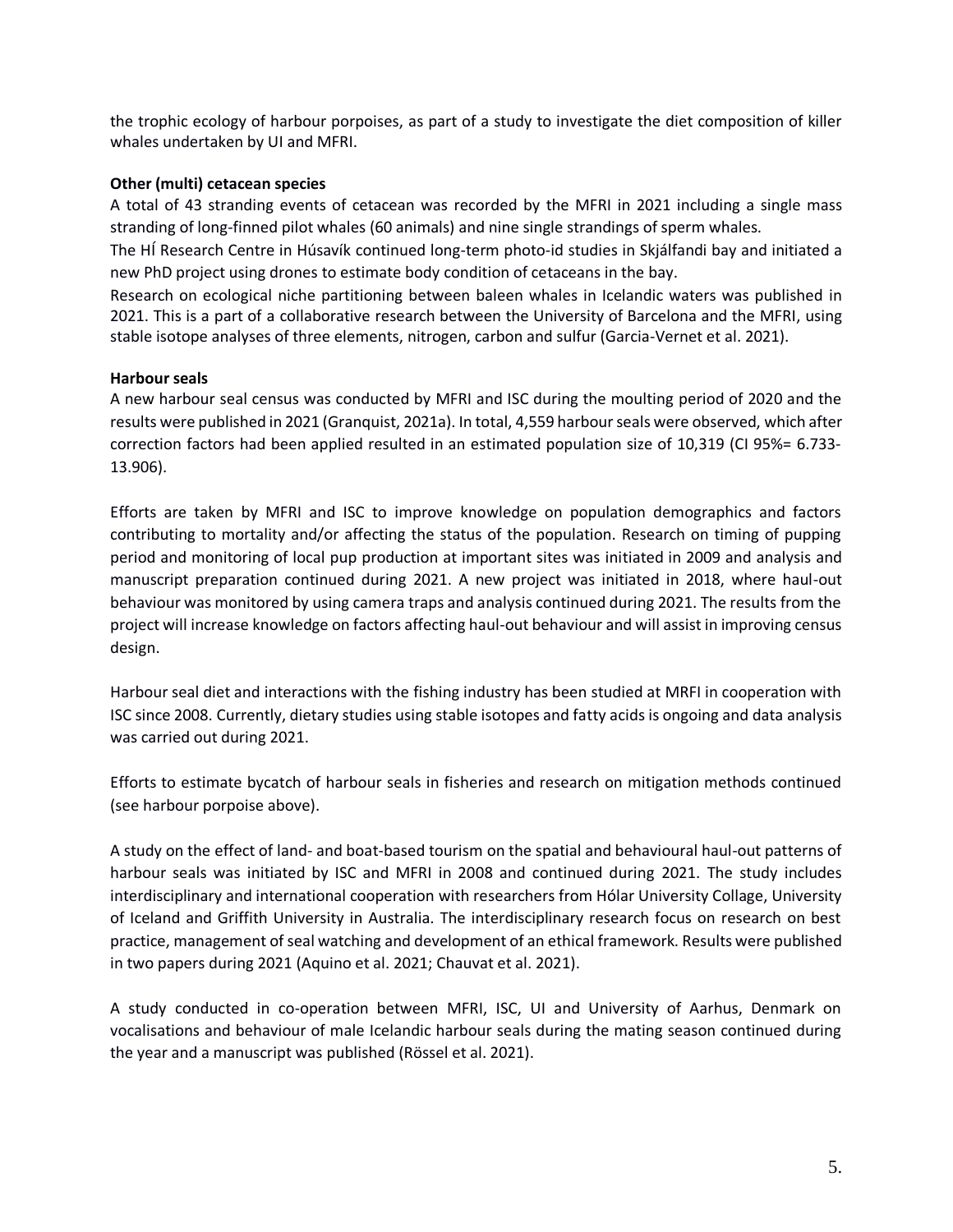A study of harbour seal genetics was initiated in 2016, in cooperation between MFRI, ISC and the Natural history museum of Denmark and analysis and writing manuscript continued during 2021 and the results will be published shortly (Liu et al. 2022).

## **Grey seals**

To estimate the current status of the Icelandic grey seal population, an aerial census is planned by MFRI in cooperation with ISC during the pupping period in 2022.

A study of the effect of grey seals and seabirds on plant succession on the volcanic island Surtsey in the southern archipelago of Iceland was carried out in cooperation with the Icelandic Institute of Natural History. Monitoring will continue the following years.

A study of grey seal genetics was initiated in 2016, in cooperation between MFRI, ISC, the Natural history museum of Denmark and Main University, and analysis continued during 2021.

Efforts to estimate bycatch of grey seals in fisheries and research on mitigation methods continued.

## **Other (multi) pinniped species**

A project investigating environmental toxicants in seals in Icelandic waters was initiated by MFRI during 2017 and analysis continued in 2021. Very little is known about contaminants in Icelandic seal populations. The focus of the project is to investigate the contents of new contaminants of concern in marine mammals, including new brominated flame retardants and PFAS (per- and polyfluoroalkyl substances). A recently published paper based on results from the study show low levels of PFAS in Icelandic harbour seals and grey seals compared to levels in mammals in other countries included in the study. Analysis and manuscript preparation on results regarding new brominated flame retardants continued during 2021. The project is an international cooperation between Sweden (Naturhistoriska Riksmuséet and Stockholm University), Greenland (Grönlands Naturinstitut) and MFRI (Iceland).

## **III ONGOING (CURRENT) RESEARCH**

## **Pinnipeds**

A grey seal aerial census is planned in 2022.

## **IV ADVICE GIVEN AND MANAGEMENT MEASURES TAKEN**

## **Cetaceans**

Based on assessments conducted by the Scientific Committees of NAMMCO and the IWC, the MFRI recommended in 2017 that annual catches in 2018-2025 do not exceed 161 fin whales on the East Greenland – West Iceland management area and 48 fin whales in the East Iceland-Faroes management area. On the same basis the MFRI recommended in 2018 maximum annual takes of 217 common minke whales in the Icelandic continental shelf (CIC) area during 2018-2025. In 2019, Icelandic authorities issued a regulation on catch limits according to this advice for the period 2019-2023 (annual catch of 161 fin whales and 217 common minke whales). The whaling quotas have not been fully utilized in recent years due to economic reasons and the Covid-19 pandemic. In 2022, whaling was restricted to one common minke whale caught in Icelandic waters.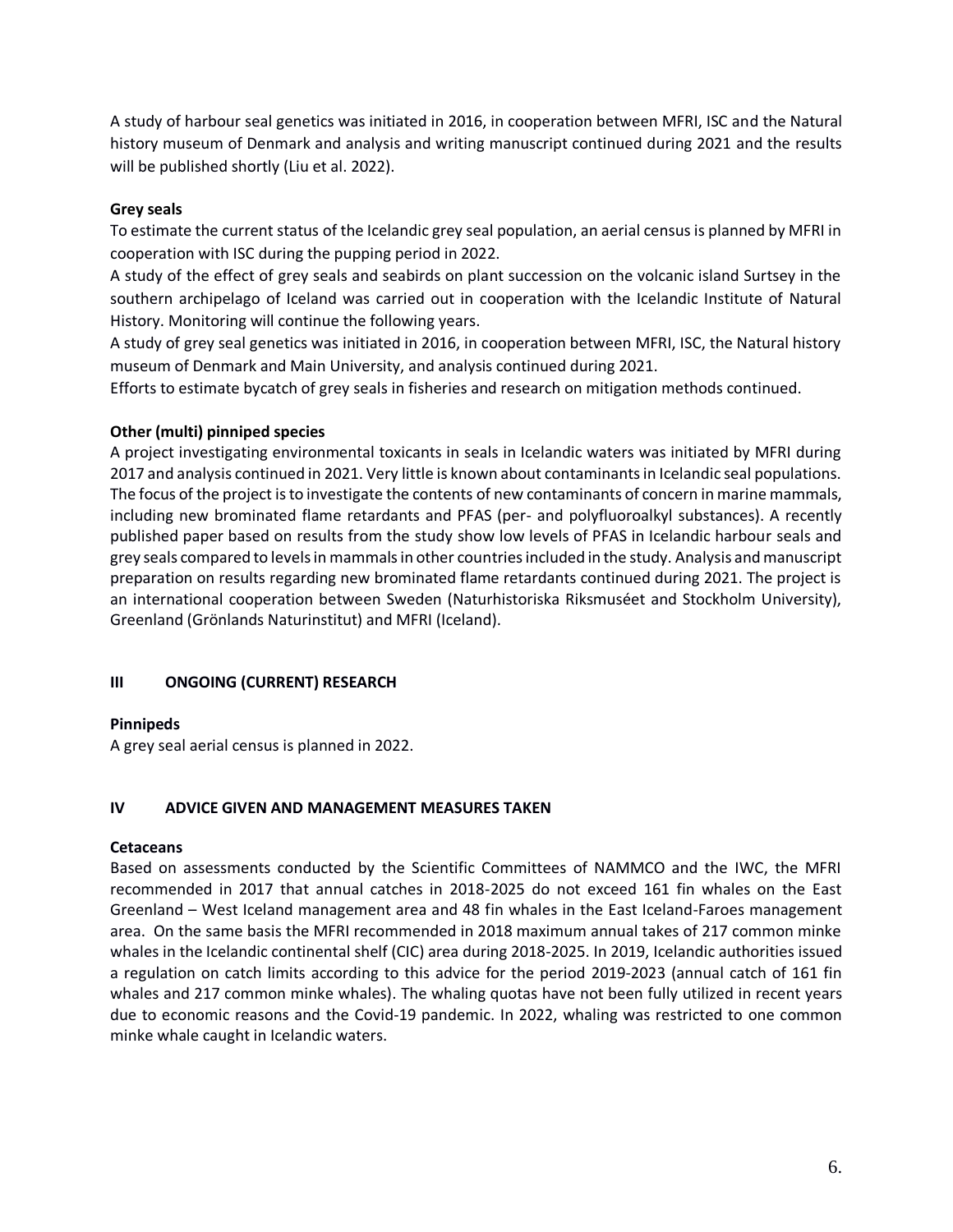## **Pinnipeds**

A new legislation was initiated in 2019, where seal hunting is banned. However, seal hunters can apply for exemption from this ban to the Directorate of Fisheries, to hunt seals for own utilization.

Harbour seals: The governmental management objective states that the Icelandic harbour seal population should be kept above 12.000 animals. Based on the population assessment carried out in 2020 which resulted in an estimated population size of 10.319 animals, MFRI advises that direct hunt should be limited and that actions must be taken to reduce by-catch of seals in commercial fisheries to enable the population size to reach management objective. MFRI further advises that attempts to minimize anthropogenic disturbance of harbour seal colonies are initiated, in particular during breeding and moulting seasons between May and August.

Grey seals: The governmental management objective from 2005 states that the Icelandic grey seal population size should be kept above 4100 animals, which corresponds to the observed population size from 2004.

A new advice will be released only after the new population estimate for 2022 has been finalized

# **V PUBLICATIONS AND DOCUMENTS**

## **Peer-reviewed publications in 2021**

Aquino, J.F., Burns, G.L and Granquist, S.M. (2021). A Responsible Framework for Managing Wildlife Watching Tourism. Ocean and coastal management. 210(11):105670. <https://doi.org/10.1016/j.ocecoaman.2021.105670>

Basran, C and Rasmussen, M (2021). Fishers and whales in Iceland: Details of whale interactions with fishing gear from the fishers' perspective, with focus on humpback whales (Megaptera novaeangliae). J. Cetacean. Res. Manage. 22: 111-128

Basran, C. J., & Sigurðsson, G. M. (2021). Using Case Studies to Investigate Cetacean Bycatch/Interaction Under-Reporting in Countries with Reporting Legislation. Frontiers in Marine Science, 8, 1811. <https://doi.org/10.3389/fmars.2021.779066>

Bertulli C.B., Rasmussen M.H, Rosso M. (2021) Fission-fusion dynamics of a pelagic delphinid in the arctic: the white-beaked dolphin (Lagenorhynchus albirostris). Integrative Zoology 0:1-15, doi: 10.1111/1749- 4877.12524

Chauvat, C. M., Aquino, J., & Granquist, S. M. (2021). Visitors' values and perceptions of seal watching management in Northwestern Iceland. Journal of Sustainable Tourism, 1-20. <https://doi.org/10.1080/09669582.2021.1995395>

Foote AD, Hooper R, Alexander A, Baird RW, Baker CS, Ballance L, Barlow J, Brownlow A, Collins T, Constantine R, Dalla Rosa L, Davison NJ, Durban JW, Esteban R, Excoffier L, Martin SLF, Forney KA, Gerrodette T, Gilbert MTP, Guinet C, Hanson MB, Li, S, Martin MD, Robertson KM, Samarra FIP, de Stephanis R, Tavares SB, Tixier P, Totterdell JA, Wade P, Wolf JBW, Fan G, Zhang Y and Morin PA (2021) Runs of homozygosity in killer whale genomes provide a global record of demographic histories. Molecular Ecology doi: 10.1111/mec.16137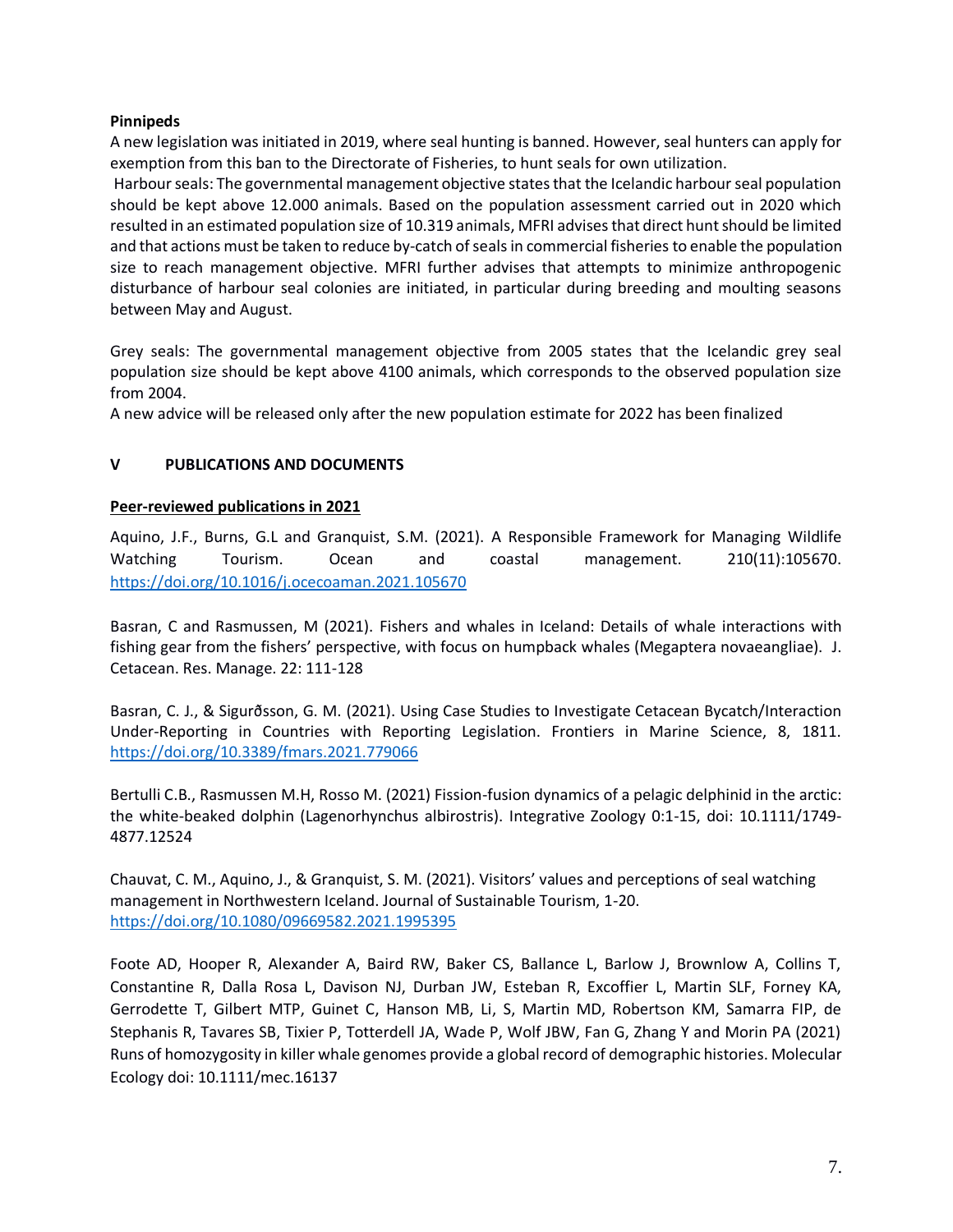Garcia-Garin, O., Aguilar, A., Vighi, M., Víkingsson, G.A., Chosson, V., Borrell, A., 2021. Ingestion of synthetic particles by fin whales feeding off western Iceland in summer. Chemosphere 279, 130564.

García‐Vernet, R., Martín, B., Peinado, M.A., Víkingsson, G., Riutort, M., Aguilar, A., 2021. CpG methylation frequency of TET2, GRIA2, and CDKN2A genes in the North Atlantic fin whale varies with age and between populations. Mar. Mammal Sci.<https://doi.org/10.1111/mms.12808>

García-Vernet, R., Borrell, A., Víkingsson, G., Halldórsson, S. D., & Aguilar, A. (2021). Ecological niche partitioning between baleen whales inhabiting Icelandic waters. Progress in Oceanography, 199, 102690. <https://doi.org/10.1016/j.pocean.2021.102690>

Gil, K.N., Lillie, M.A., Vogl, A.W. and Shadwick, R.E. 2020. Rorqual whale nasal plugs: protecting the respiratory tract against water entry and barotrauma. *J. Exp. Biol. 223, jeb219691. doi:10.1242/jeb.219691.* 2020.

Gil, K.N., Vogl, A.W. and Shadwick, R.E. 2022. Anatomical mechanism for protecting the airway in the largest animals on earth. *Current Biology* 32, 1-6. *[https://doi.org/10.1016/j.cub.2021.12.040.](https://doi.org/10.1016/j.cub.2021.12.040)*

Granquist, S. M. 2021. The Icelandic harbour seal (Phoca vitulina): Population estimate in 2020, summary of trends and the current status. (HV 2019-36). Reykjavík: Marine and Freshwater Research Institute.

Granquist, S. 2021. Selir [Seals] In Óskarsson, G. J. (Ed.) Staða umhverfis og vitkerfa í hafinu við Ísland og horfur næstu áratuga. Haf- og vatnarannsóknir, HV 2021-14.

Hammond, P. S., Francis, T. B., Heinemann, D., Long, K. J., Moore, J. E., Punt, A. E., Reeves, R. R., Sepúlveda, M., Sigurðsson, G. M., Siple, M. C., Víkingsson, G., Wade, P. R., Williams, R., & Zerbini, A. N. (2021). Estimating the Abundance of Marine Mammal Populations. Frontiers in Marine Science, 8, 1316. <https://doi.org/10.3389/fmars.2021.735770>

Lillie, M.A., Vogl, A.W., Gerard, S.G., Raverty, S. and Shadwick, R.E. *Retia mirabilia*: protecting the cetacean brain from locomotion-generated blood pressure pulses. *Science* (submitted 2021).

Moore, J. E., Heinemann, D., Francis, T. B., Hammond, P. S., Long, K. J., Punt, A. E., Reeves, R. R., Sepúlveda, M., Sigurðsson, G. M., Siple, M. C., Víkingsson, G. A., Wade, P. R., Williams, R., & Zerbini, A. N. (2021). Estimating Bycatch Mortality for Marine Mammals: Concepts and Best Practices. Frontiers in Marine Science, 8, 1793. https://doi.org/10.3389/fmars.2021.752356

Mrusczok M-T, Violi B, Fakhri M, Calogero G, Biasissi E, Jaouhar A, Scullion A, Würtz M (2021) Long-distance movements of North Atlantic killer whales (*Orcinus orca*) from Iceland via Spain and Italy to Lebanon**.** Marine Mammal Science.<https://onlinelibrary.wiley.com/doi/10.1111/mms.12866>

Pampoulie, C., Gíslason, D., Ólafsdóttir, G., Chosson, V., Halldórsson, S.D., Mariani, S., Elvarsson, B.Þ., Rasmussen, M.H., Iversen, M.R., Daníelsdóttir, A.K., 2021. Evidence of unidirectional hybridization and second-generation adult hybrid between the two largest animals on Earth, the fin and blue whales. Evol. Appl. 14, 314–321.<https://doi.org/10.1111/eva.13091>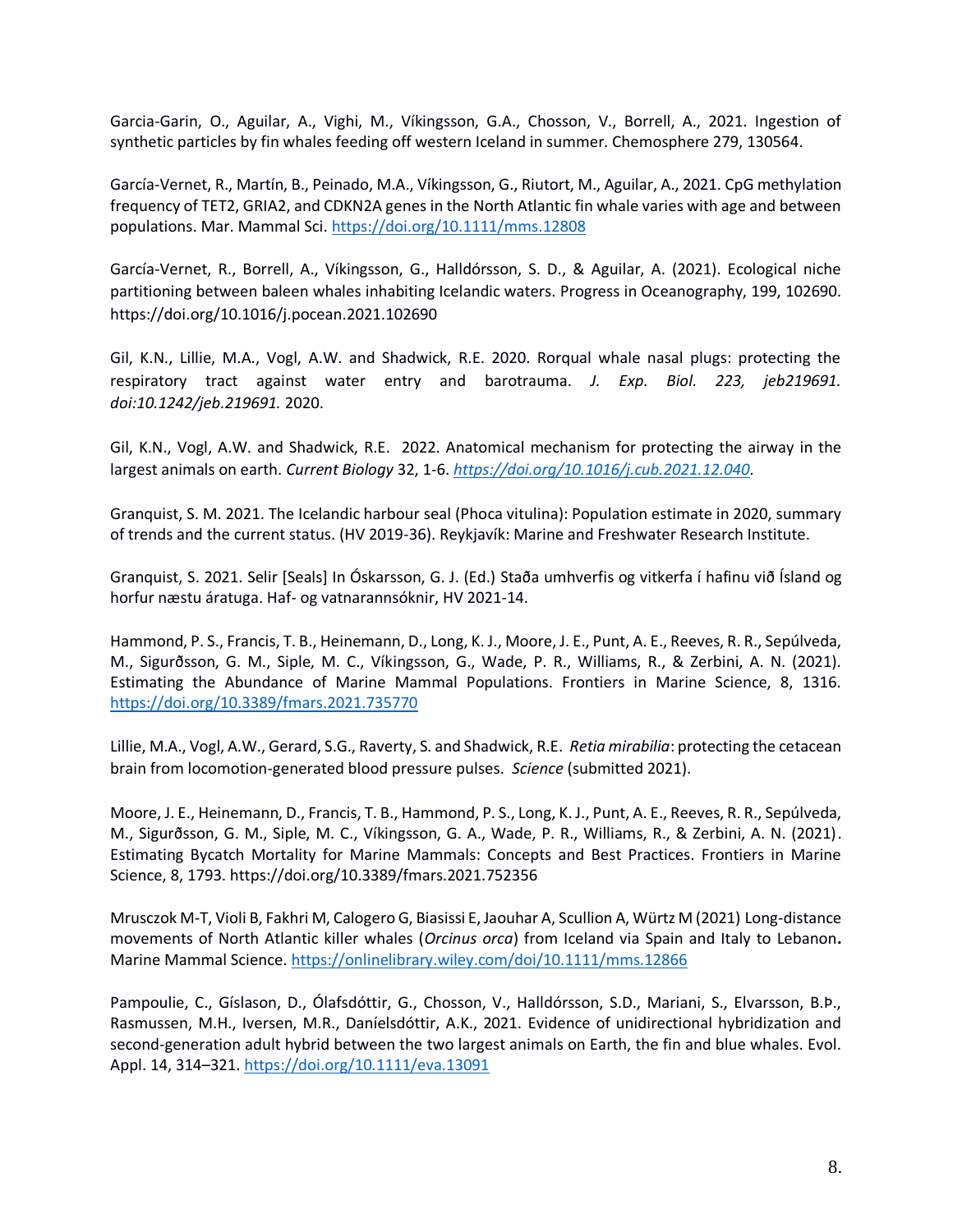Potvin, J., Cade, D.E., Werth, A.J., Shadwick, R.E., Goldbogen, J.A. (2021) Rorqual lunge-feeding energetics near and away from the kinematic threshold of optimal efficiency. *Integrative Organismal Biology. 10.1093/iob/obab005.*

Punt, A.E., Sepúlveda, M., Siple, M.C., Moore, J., Francis, T.B., Hammond, P.S., Heinemann, D., Long, K.J., Oliva, D., Reeves, R.R., Sigurðsson, G.M., Víkingsson, G., Wade, P.R., Williams, R., Zerbini, A.N., 2021. Assessing pinniped bycatch mortality with uncertainty in abundance and post-release mortality: A case study from Chile. Fish. Res. 235, 105816.<https://doi.org/10.1016/j.fishres.2020.105816>

Punt, A.E., Siple, M.C., Francis, T.B., Hammond, P.S., Heinemann, D., Long, K.J., Moore, J., Sepúlveda, M., Reeves, R.R., Sigurðsson, G.M., Víkingsson, G., Wade, P.R., Williams, R., Zerbini, A.N., 2021. Can we manage marine mammal bycatch effectively in low-data environments? J. Appl. Ecol. 58, 596–607. <https://doi.org/10.1111/1365-2664.13816>

Remili, A., Letcher, R.J., Samarra, F.I., Dietz, R., Sonne, C., Desforges, J.-P., Víkingsson, G., Blair, D., McKinney, M.A., 2021. Individual Prey Specialization Drives PCBs in Icelandic Killer Whales. Environ. Sci. Technol. 55(8), 4923–4931.

Rößler, H., Tougaard, J., Sabinsky, P. F., Rasmussen, M. H., Granquist, S. M., & Wahlberg, M. (2021). Are Icelandic harbor seals acoustically cryptic to avoid predation?. JASA Express Letters, 1(3), 031201.

Selbmann A, Deecke VD, Fedutin ID, Filatova OA, Miller PJO, Svavarsson J and Samarra FIP (2021) A comparison of Northeast Atlantic killer whale (Orcinus orca) stereotyped call repertoires. Marine Mammal Science 37(1): 268-289.

Smith, K.J., Trueman, C.N., France, C.A.M., Sparks, J.P., Brownlow, A.C., Dähne, M., Davison, N.J., Guðmundsson, G., Khidas, K., Kitchener, A.C., Langeveld, B.W., Lesage, V., Meijer, H.J.M., Ososky, J.J., Sabin, R.C., Timmons, Z.L., Víkingsson, G.A., Wenzel, F.W., Peterson, M.J., 2021. Stable Isotope Analysis of Specimens of Opportunity Reveals Ocean-Scale Site Fidelity in an Elusive Whale Species. Front. Conserv. Sci. 2, 13.<https://doi.org/10.3389/fcosc.2021.653766>

Víkingsson, G.. 2021. Hvalir [Cetaceans] In Óskarsson, G. J. (Ed.) Staða umhverfis og vitkerfa í hafinu við Ísland og horfur næstu áratuga (State of the environment and marine ecosystems around Iceland). Hafog vatnarannsóknir, HV 2021-14.

Wade, P. R., Long, K. J., Francis, T. B., Punt, A. E., Hammond, P. S., Heinemann, D., Moore, J. E., Reeves, R. R., Sepúlveda, M., Sullaway, G., Sigurðsson, G. M., Siple, M. C., Víkingsson, G. A., Williams, R., & Zerbini, A. N. (2021). Best Practices for Assessing and Managing Bycatch of Marine Mammals. Frontiers in Marine Science, 8, 1566. https://doi.org/10.3389/fmars.2021.757330

# **Thesis (PhD, MS)**

Basran, CJ (2021). Monitoring and mitigating cetacean bycatch and entanglement in fishing gear, with a focus on humpback whales (Megaptera novaeangliae) in Iceland. PhD thesis, University of Iceland, Iceland.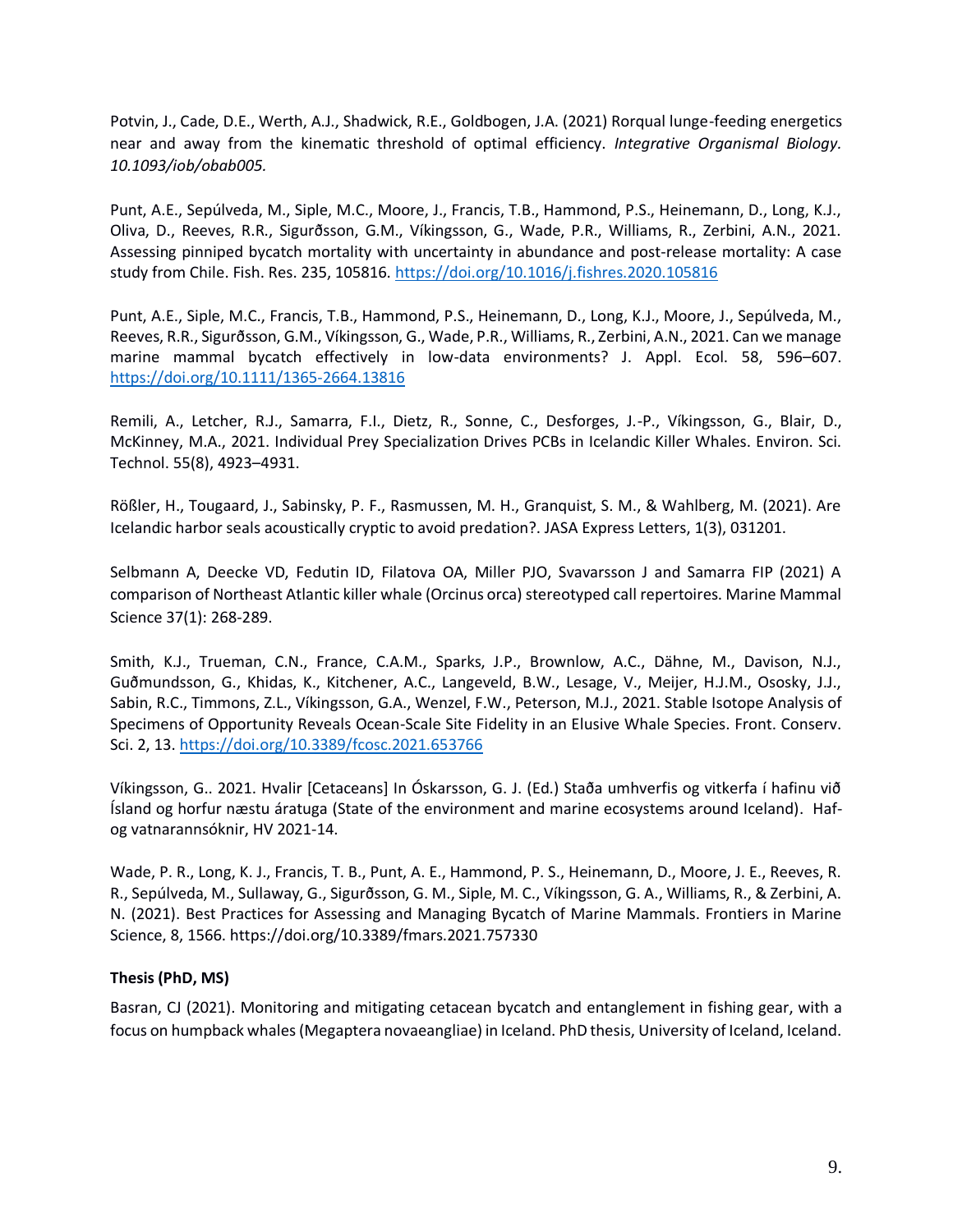Gil, K.N. 2021. Functional anatomy and mechanics of the aerodigestive tract in rorqual whales. PhD in Zoology, University of British Columbia. June 2021

O'Brien, Eilidh (2021) Passive acoustic monitoring and seasonal occurrence of Icelandic killer whales in herring spawning grounds. Master in Marine Biology thesis, University of St Andrews, 50 pp.

Rodríguez, AAM (2021). Variations of migratory patterns and behavior of Humpback whales in northern Iceland. MS thesis. University of Stockholm, Sweden.

Saldanha Blackwood, Gabriela (2021) Evaluating the Morphological and Ecological Information of the Cephalopod Specimens Collected During MFRI Trawls, Between 2018 and 2020. Report on the Placement Year for the MSciMarine and Freshwater Biology, University of Glasgow, 31 pp.

## **Poster/ Conference abstracts/unpublished reports**

Chauvat, C., Aquino, J. and Granquist, S.M. (2021). Analyzing visitors' values and perceptions to inform management at seal watching sites in northwestern Iceland. The UK Polar Early Career Conference. Online conference 5-6 May 2021. Presenting author: C. Chauvat.

Chosson V., Sigurðarson B.D., Sigurðsson G. M., Halldórsson S. D, Pampoulie C., Víkingsson G. A. , 2021. Photo Identification: The National PhotoID database. The ISMN (ÍSland Megaptera Novaeangliae) Catalog. The Icelandic Biological Society Bio ICE 2021 Conference.

Granquist, S.M. Seal research in Iceland: Population ecology, fluctuations in the seal populations and anthropogenic interactions. Nordic seal, Online workshop 29. April 2021. Sandra M. Granquist.

Jakobsdóttir, H (2021). Group size and composition of northern bottlenose whales (Hyperoodon ampullatus) between Iceland and Jan Mayen. Thesis for BSc Biology, University of Iceland. 41pp.

Maunder, William (2021). The Orcinus Orca of Southern Iceland Víkingsson, G. (2021). Hvalir (Cetaceans). In Staða umhverfis og vistkerfa í hafinu við Ísland og horfur næstu áratuga (Vol. 14, p. 127). Hafrannsóknastofnunin and their Relationship with North Atlantic Fish Stocks. BSc Marine Geography with Honours Dissertation, Cardiff University, 50 pp.

Sigurðsson, G.M., Haney G. Prófanir á fælum til að minnka meðafla sjávarspendýra í netaveiðum. Líffræðiráðstefnan 2021/The Icelandic Biology Conference 2021, 14-16 October 2021. Presenting author: G.M. Sigurðsson.

## **VI APPENDIX 1 - CATCH DATA**

Catch data for pinnipeds are under re-evaluation and should not be considered reliable at this stage.

## **VII APPENDIX 2 - BY-CATCH DATA a. Short narrative**

Bycatch of marine mammals was monitored in all major fisheries in Icelandic waters in 2021, through logbook submissions, reports from onboard inspectors from the Directorate of Fisheries and in the MFRI